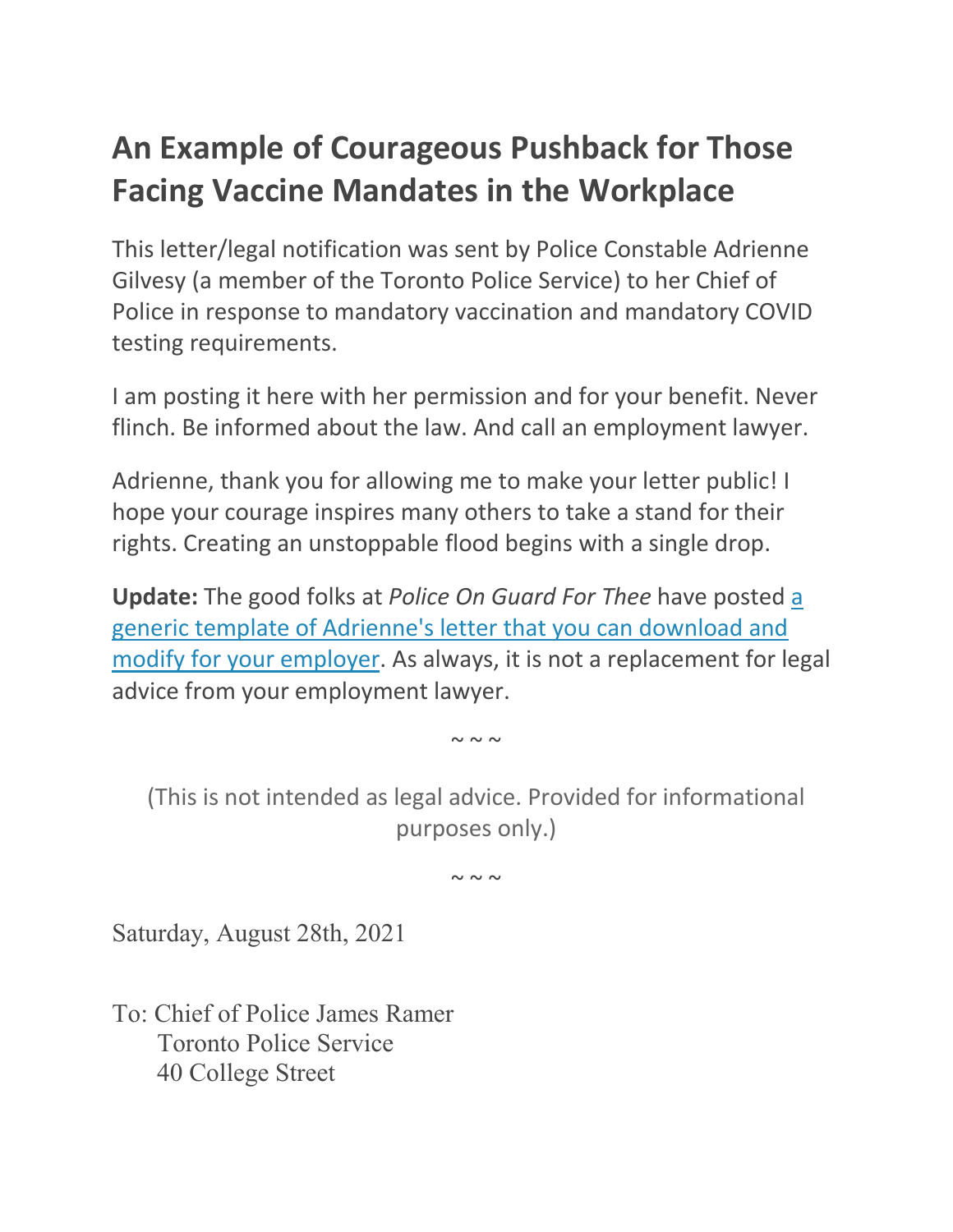Toronto, ON  $@t$ orontopolice.on.ca

#### **and**

To whom it may concern,

I am writing in relation to the recent eUpdate "Mandatory Vaccination Requirement for TPS Members" sent to all members via email on Tuesday August 24<sup>th</sup>, 2021.

I am not going to disclose my vaccination status to the Toronto Police Service as my medical health is protected by privacy laws. My medical health and choices are private and confidential and I am not required to disclose these to anyone. The Toronto Police Service does not have the right to ask me about my vaccination status. My privacy is protected under the Personal Information Protection and Electronic Documents Act, 2000 (PIPEDA) as well as the Personal Health Information Protection Act, 2004 (PHIPA) as well as the Ontario Occupational Health and Safety Act, R.S.O. 1990, c. O.1 and the Municipal Freedom of Information and Protection of Privacy Act, RSO 1990. The same privacy laws apply to all members.

I am not going to consent to any type of COVID-19 testing that the Toronto Police Service may mandate. I do not give my informed consent.

Informed consent means that the person who will administer the medical treatment or procedure, needs to **inform** you of all the benefits and risks associated with the medical treatment or procedures as well as alternative treatments before you decide if you will consent or not. This is medical freedom. These are our God-given inalienable rights.

Elements of consent: your expressed, informed and explicit consent (voluntary) must be obtained **prior** to treatment. Without consent it is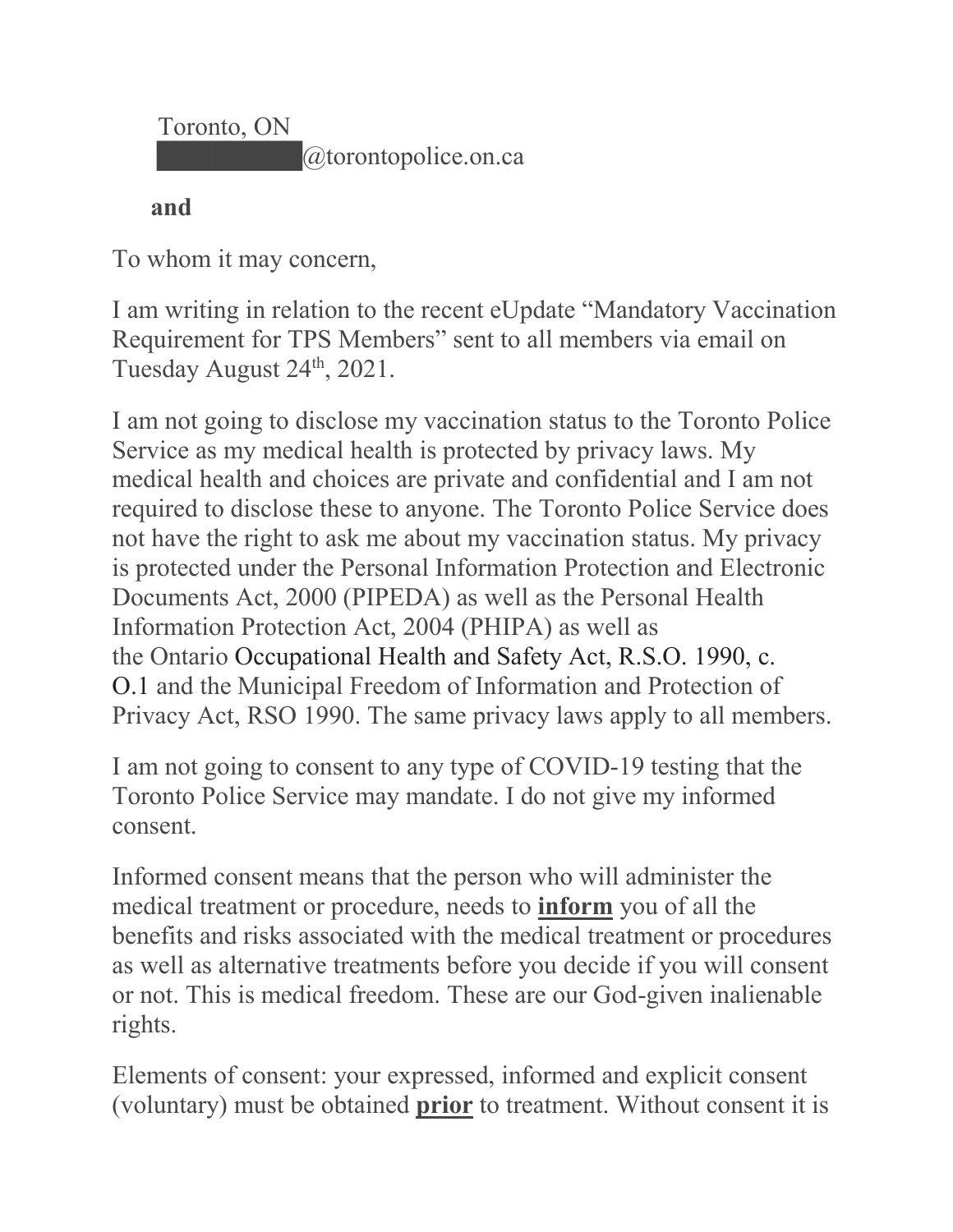considered assault under the Criminal Code of Canada. Consent given under fear or duress is **not** consent. Section 265(3) of the Criminal Code of Canada defines consent in relation to assault as:

## **Consent**

**(3)** For the purposes of this section, no consent is obtained where the complainant submits or does not resist by reason of

- · **(a)** the application of force to the complainant or to a person other than the complainant;
- · **(b)** threats or fear of the application of force to the complainant or to a person other than the complainant;
- · **(c) fraud;** or
- · **(d) the exercise of authority.**

The Ontario Health Care Consent Act, 1996 defines "consent" as well :

#### Consent to Treatment

#### **No treatment without consent**

**10** (1) A health practitioner who proposes a treatment for a person shall not administer the treatment, and shall take reasonable steps to ensure that it is not administered, unless,

- (a) he or she is of the opinion that the person is capable with respect to the treatment, and the person has given consent; or
- (b) he or she is of the opinion that the person is incapable with respect to the treatment, and the person's substitute decisionmaker has given consent on the person's behalf in accordance with this Act. 1996, c. 2, Sched. A, s. 10 (1).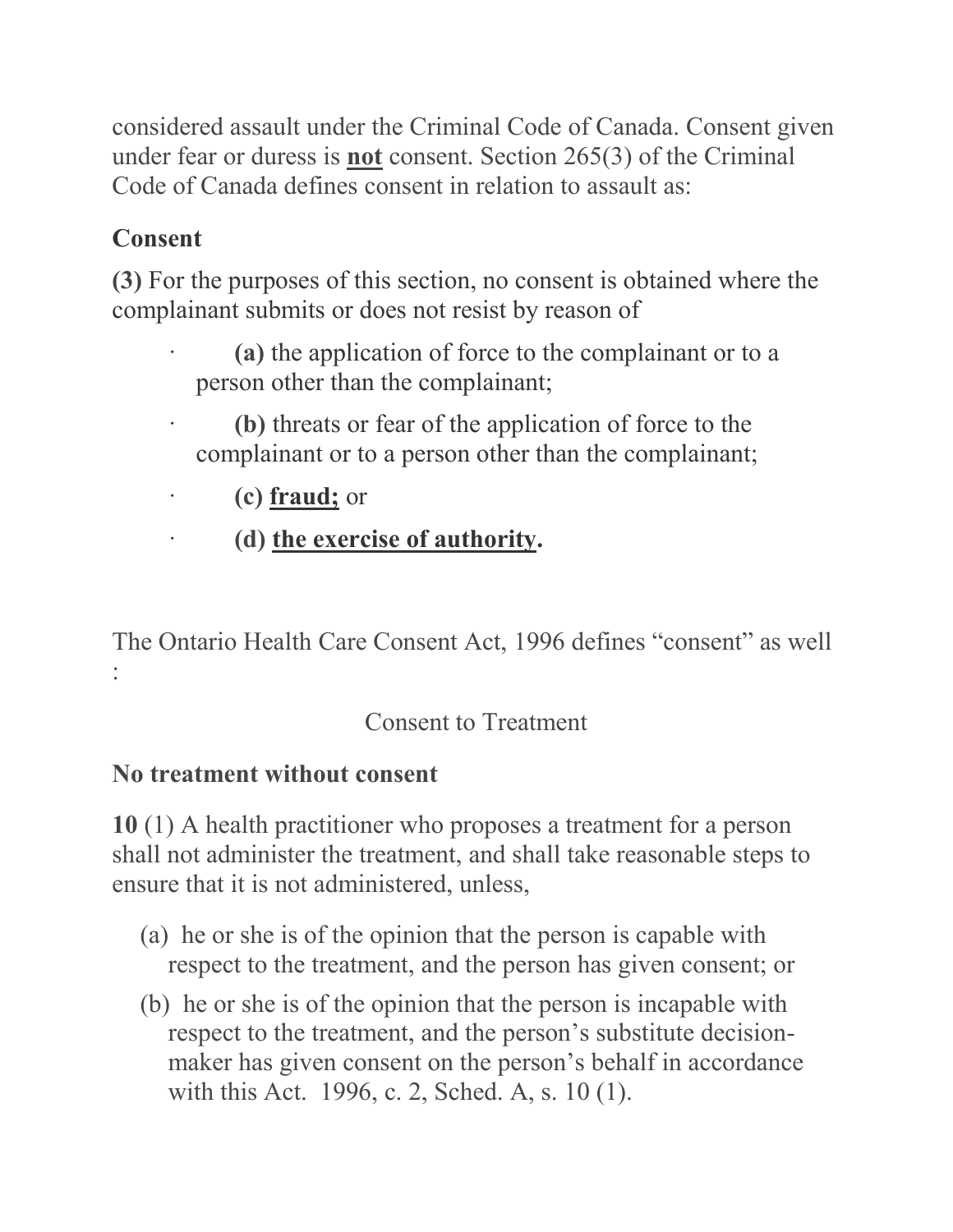**Elements of consent**

**11** (1) The following are the elements required for consent to treatment:

- 1. The consent must relate to the treatment.
- 2. The consent must be informed.
- 3. The consent must be given voluntarily.
- 4. The consent must not be obtained through misrepresentation or fraud. 1996, c. 2, Sched. A, s. 11 (1).

Treatment is defined in the Ontario Health Care Consent Act, 1996 as follows:

"means anything that is done for a therapeutic, preventive, palliative, diagnostic, cosmetic or other health-related purpose, and includes a course of treatment, plan of treatment or community treatment plan". This definition would include any vaccination or any COVID-19 test, as they are both, allegedly, "preventive", "diagnostic" and for a "health-related purpose".

The Nuremberg Code, to which Canada is a signatory, states that it is essential before performing a medical procedure on human beings, that there is voluntary informed consent. It also confirms a person involved should have legal capacity to give consent, without the intervention of any element of force, fraud, deceit, duress, overreaching, or other ulterior form of constraint or coercion; and should have sufficient knowledge and comprehension of the elements of the subject matter involved as to enable him/her to make an informed decision.

Nuremberg Code: Article 6, Section 1:

Any preventative, diagnostic and therapeutic medical intervention is only to be carried out with the prior, free and informed consent of the person concerned, based on adequate information. The consent should, where appropriate, be expressed and may be withdrawn by the person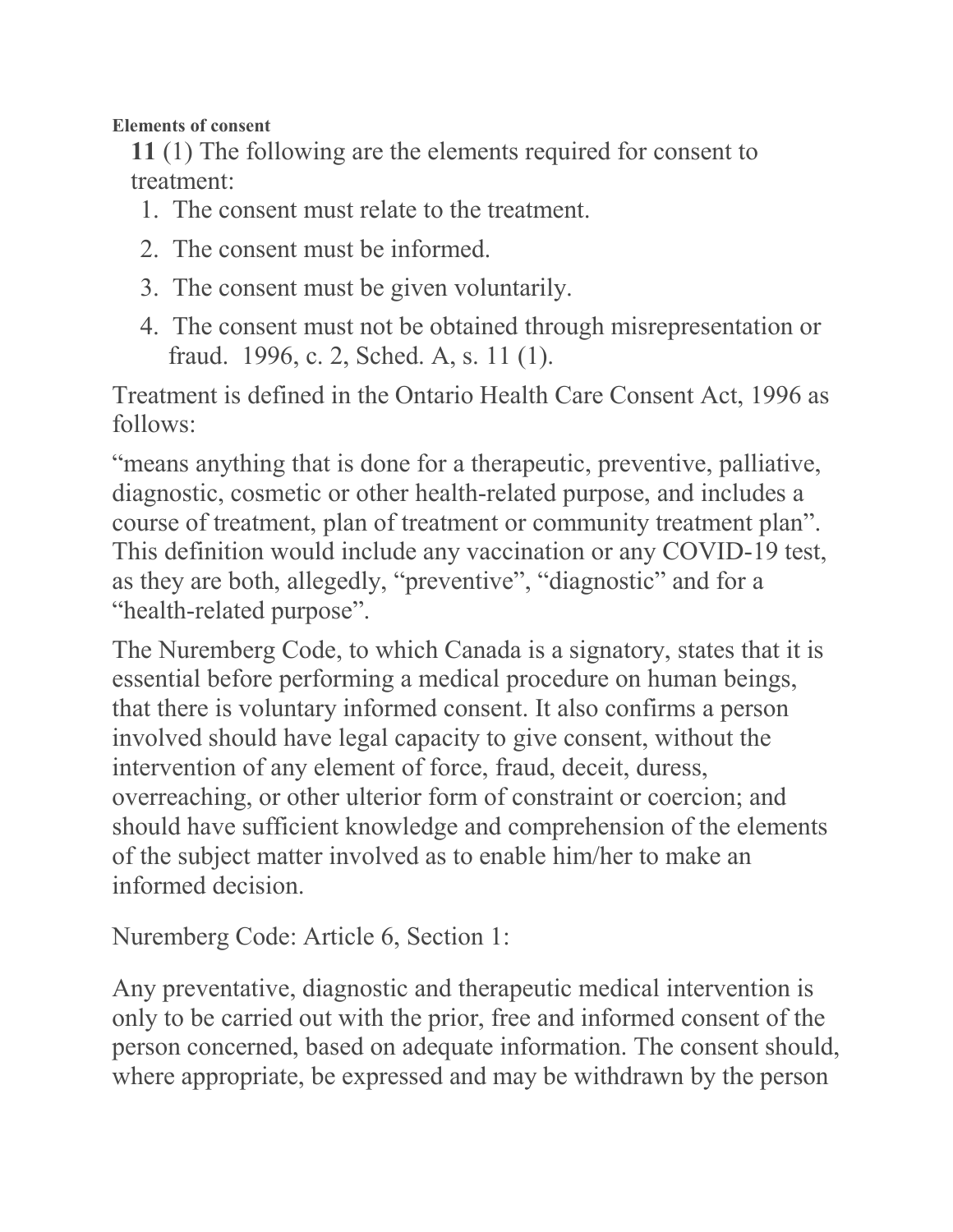concerned at any time and for any reason **without disadvantage or prejudice**.

Nuremberg Code: Article 6: Section 3:

In no case should a collective community agreement or the consent of a community leader or other authority substitute for an individual's informed consent.

By forcing members to submit to a COVID-19 vaccination or test (including the rapid antigen test), you will also be in breach of the Nuremberg Code.

Furthermore, the Supreme Court of Canada has well established case law that deals with medical treatment without the informed consent of the patient. Case law, to some in the legal field, would be regarded as the most recent, gold-standard-type of law. As you know, being the Chief of Police for the biggest police service in Canada, case law cannot be overturned or overruled without new case law on that issue. We, as police officers, have a duty to be up to date and knowledgeable on recent case law. The Supreme Court of Canada has made it clear that it is **unconstitutional** to force medical treatment of any kind without the informed consent of the patient. Any action taken by police in contravention of case law, would be unlawful. Furthermore, ignorance of case law could be considered willful blindness or neglect of duty, to name a few.

**In terms of accessing my health records, the Ontario Occupational Health and Safety Act also speaks to this. Under the Ontario Occupational Health and Safety Act, R.S.O. 1990, c. O.1 under Section 63(2) it states:**

**Information confidential**

**Employer access to health records**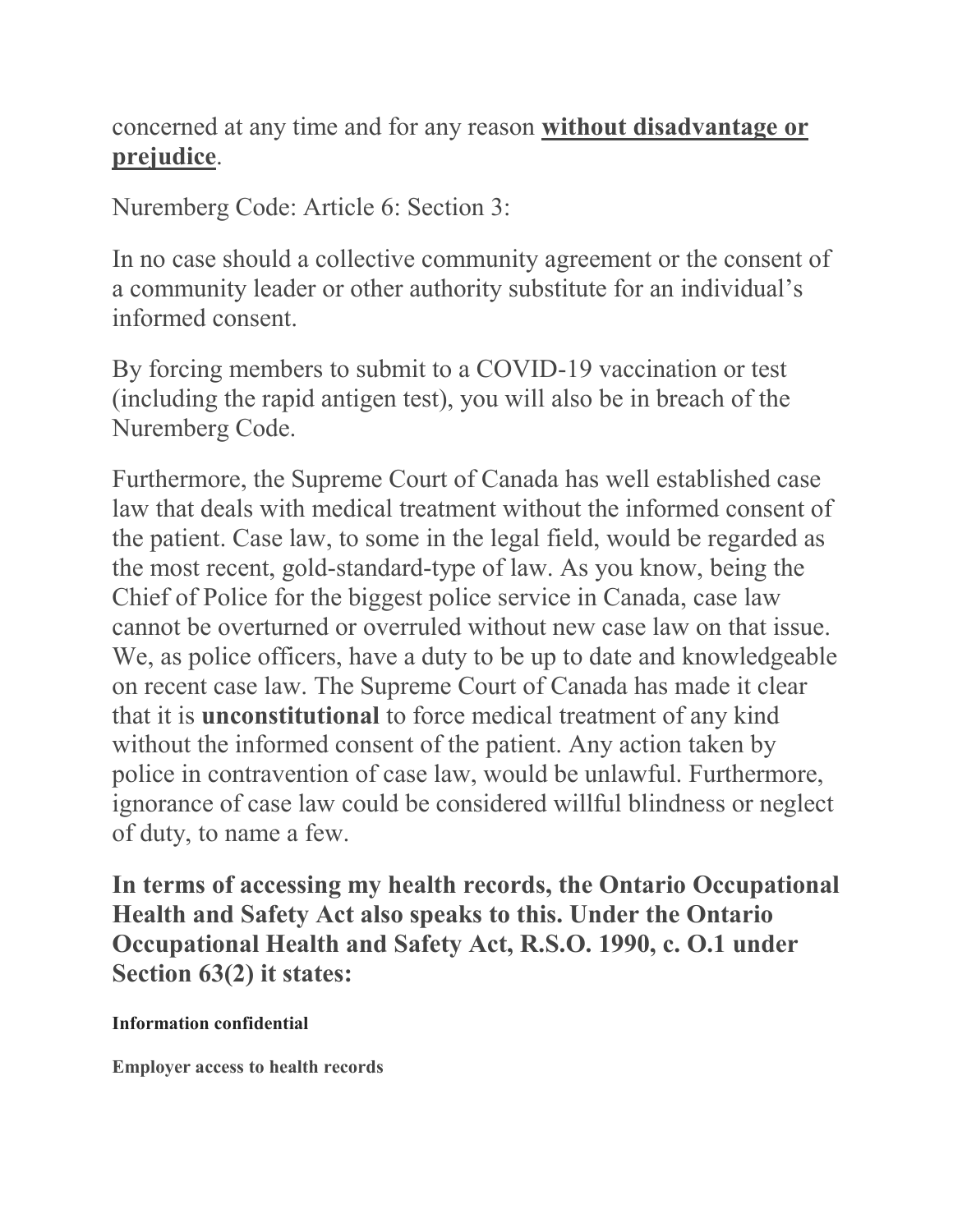(2) No employer shall seek to gain access, except by an order of the court or other tribunal or in order to comply with another statute, to a health record concerning a worker without the worker's written consent. R.S.O. 1990, c. O.1, s. 63 (2).

Also under the Ontario Occupational Health and Safety Act, R.S.O. 1990, c O.1 it outlines penalties:

#### **PART IX OFFENCES AND PENALTIES**

**Penalties**

**66** (1) Every person who contravenes or fails to comply with,

- (a) a provision of this Act or the regulations;
- (b) an order or requirement of an inspector or a Director; or

(c) an order of the Minister,

is guilty of an offence and on conviction is liable to a fine of not more than \$100,000 or to imprisonment for a term of not more than twelve months, or to both. R.S.O. 1990, c. O.1, s.  $66(1)$ ; 2017, c. 34, Sched. 30, s. 4 (1).

While I recognize that Section 63(2) of the Ontario Occupational Health and Safety Act, 1990, states that accessing the health records of an employee is subject to any other statue (which presumably includes the Reopening Ontario {A Flexible Response to Covid-19} Act, 2020), it is nonetheless important to highlight this Act, for a several reasons. We have, after all, been relying partly on this Act to govern our internal Toronto Police routine orders and mandates surrounding COVID-19. Laws surrounding mask exemptions for employees, for example, found within the Reopening Ontario Act, is one example where the Toronto Police Service has relied on (legally or not) the Ontario Occupational Health and Safety Act over the Reopening Ontario Act. Furthermore, "any other statue" is a very broad legal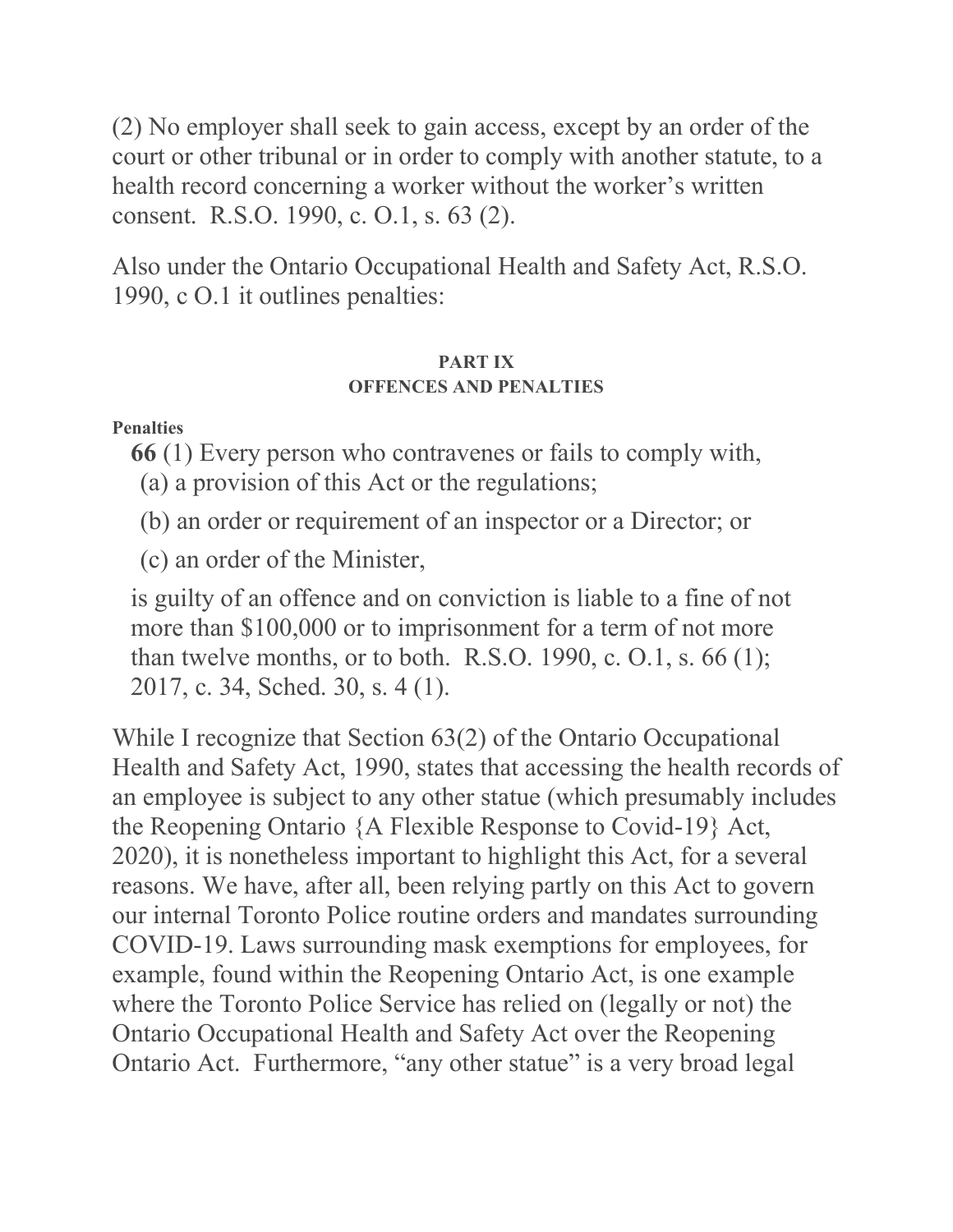inclusion and would include many of the laws I have referenced in this letter.

Furthermore, the Canadian Charter of Rights and Freedoms Section 2 (a) (freedom of conscience and religion) and Section 7 (everyone has the right to life, liberty, and security of person and the right not to be deprived thereof except in accordance with the principles of fundamental justice), apply to these mandates. Human bodily autonomy is as basic as it gets in terms of rights. I have the right to liberty – and this includes my right to refuse medical treatment (including vaccines or any of the available or future tests for COVID-19).

The PCR test is a form of genetic test and also would fall under the definition of a medical procedure. The following legislation also applies: Bill S-201, Statues of Canada 2017: "An Act to prohibit and prevent genetic discrimination". In it, it clearly defines "genetic test": *genetic test* means a test that analyzes DNA, RNA or chromosomes for purposes such as the prediction of disease or vertical transmission risks, or monitoring, diagnosis or prognosis. (*test génétique*)

Furthermore, in this legislation it also outlines Prohibitions:

**Prohibitions** 

### **Genetic test**

**3 (1)** It is prohibited for any person to require an individual to undergo a genetic test as a condition of

**(a)** providing goods or services to that individual;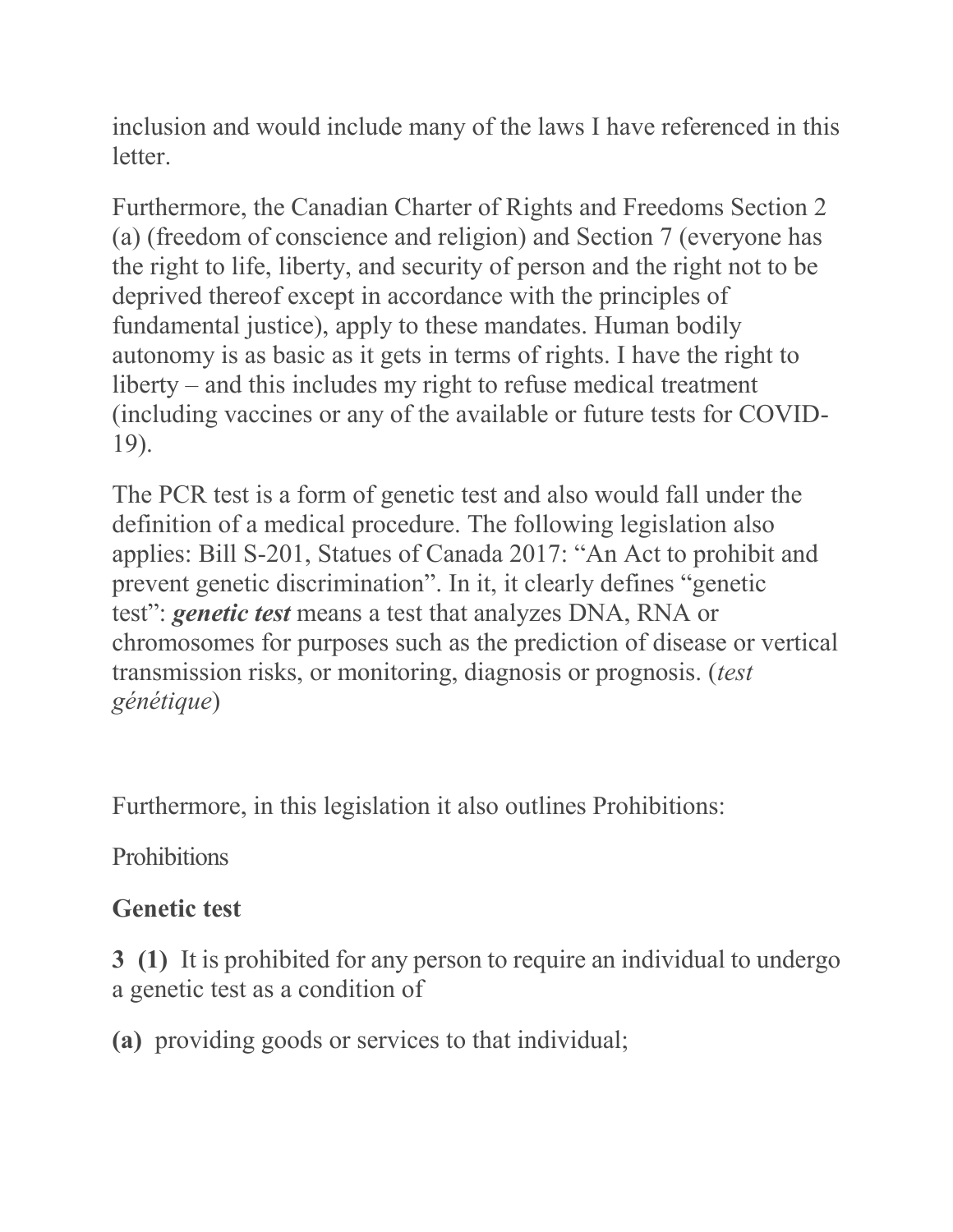**(b)** entering into or continuing a contract or agreement with that individual; or

**(c)** offering or continuing specific terms or conditions in a contract or agreement with that individual.

This legislation also outlines "Offences and Punishment"

#### **Contravention of sections 3 to 5**

**7** Every person who contravenes any of sections 3 to 5 is guilty of an offence and is liable

**(a)** on conviction on indictment, to a fine not exceeding \$1,000,000 or to imprisonment for a term not exceeding five years, or to both; or

**(b)** on summary conviction, to a fine not exceeding \$300,000 or to imprisonment for a term not exceeding twelve months, or to both.

Lastly, as indicated by Ontario Public Health numerous times (and as evidenced in our ICU statistics), vaccinated persons can still get and transmit COVID-19 despite their inoculation. With this "scientific" evidence, if you target only the non-disclosed, unvaccinated or accommodated persons under the Human Rights Code to COVID-19 testing, this is grounds for discrimination.

The testing, hypothetically, is to ensure that you don't transmit COVID-19 to other co-workers or the citizens of Toronto that you interact with on a regular basis. If you do in fact outwardly target unvaccinated, accommodated or non-disclosed employees only, this is grounds for discrimination and harassment and is liable for legal action as well. In addition, by discriminating against non-disclosed,